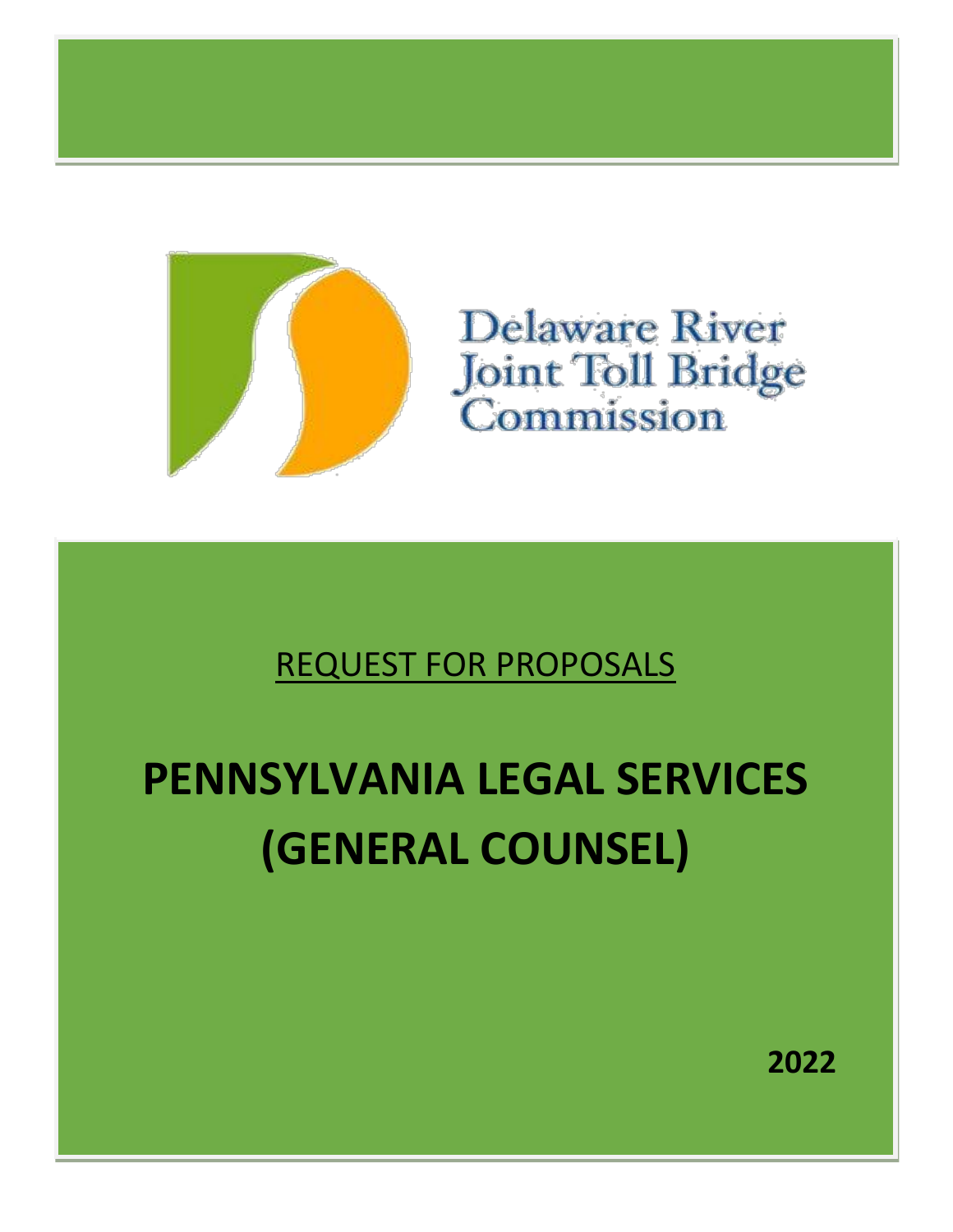#### **REQUEST FOR PROPOSALS: LEGAL SERVICES – PA GENERAL COUNSEL**

#### **March 9, 2022**

**The Delaware River Joint Toll Bridge Commission** - The Commission is a bi-state agency created under a 1934 agreement between the Commonwealth of Pennsylvania and the State of New Jersey, and ratified in 1935 by the U.S. Congress in accordance with the Compact Clause to the U.S. Constitution. The Commission's authority has been reaffirmed in court decisions and subsequent Compact supplements.

**The Bridge System -** The Commission owns and operates 20 bridges crossing the low-saline and nonsaline portions of the Delaware River between Pennsylvania and New Jersey. The southernmost crossing is the Trenton-Morrisville (Route 1) Toll Bridge and the northernmost is the Milford-Montague (Route 206) Toll Bridge. Eight of the crossings are toll bridges. Twelve are non-toll ("toll-supported") bridges, including two pedestrian-only spans. In addition to the bridges crossing the Delaware, the Commission owns and maintains 34 approach bridges (overpasses and underpasses) within its jurisdiction. The bi-state agency currently functions in accordance with the Compact last updated by its two jurisdictional states in 1985 and affirmed by the U.S. Congress in 1987. The agency employs approximately 400 full-time employees, the majority being toll collectors, maintenance workers, and bridge safety/security monitors. The Commission fulfills its regional transportation mission without state or federal subsidies; funding for the operation, maintenance and improvement of the Commission's bridges and related facilities is derived solely from revenues collected at the agency's eight toll bridges.

Additional information regarding the Commission is available on the Commission's web site at: [www.drjtbc.org](http://www.drjtbc.org/)

The Commission wishes to engage the services of general counsel to provide advice to the Commission on a required basis for a variety of topics. We are pleased to invite you to submit your qualifications for appointment as PA Legal Services- General Counsel in response to this Request for Proposals for General Counsel ("RFP").

#### **Scope of Services to be Provided During the Contract Term, as Required**

- A. To review agendas and material submitted for consideration at meetings of the Commissioners.
- B. To attend all regular and special meetings of the Commission including all Committee Meetings and Executive Sessions prior to regular monthly meetings.
- C. To participate in office conferences, whether in counsel's office or offices of the Commission, or virtually, with members of the Commission or its staff to render legal advice or review material on which legal advice is sought in connection with retainer service tasks.
- D. Upon request, to examine and submit opinion letters on all contracts and agreements being considered by the Commission.
- E. To take preliminary action in connection with the acquisition of real estate.
- F. To render advice when requested in connection with retainer service tasks.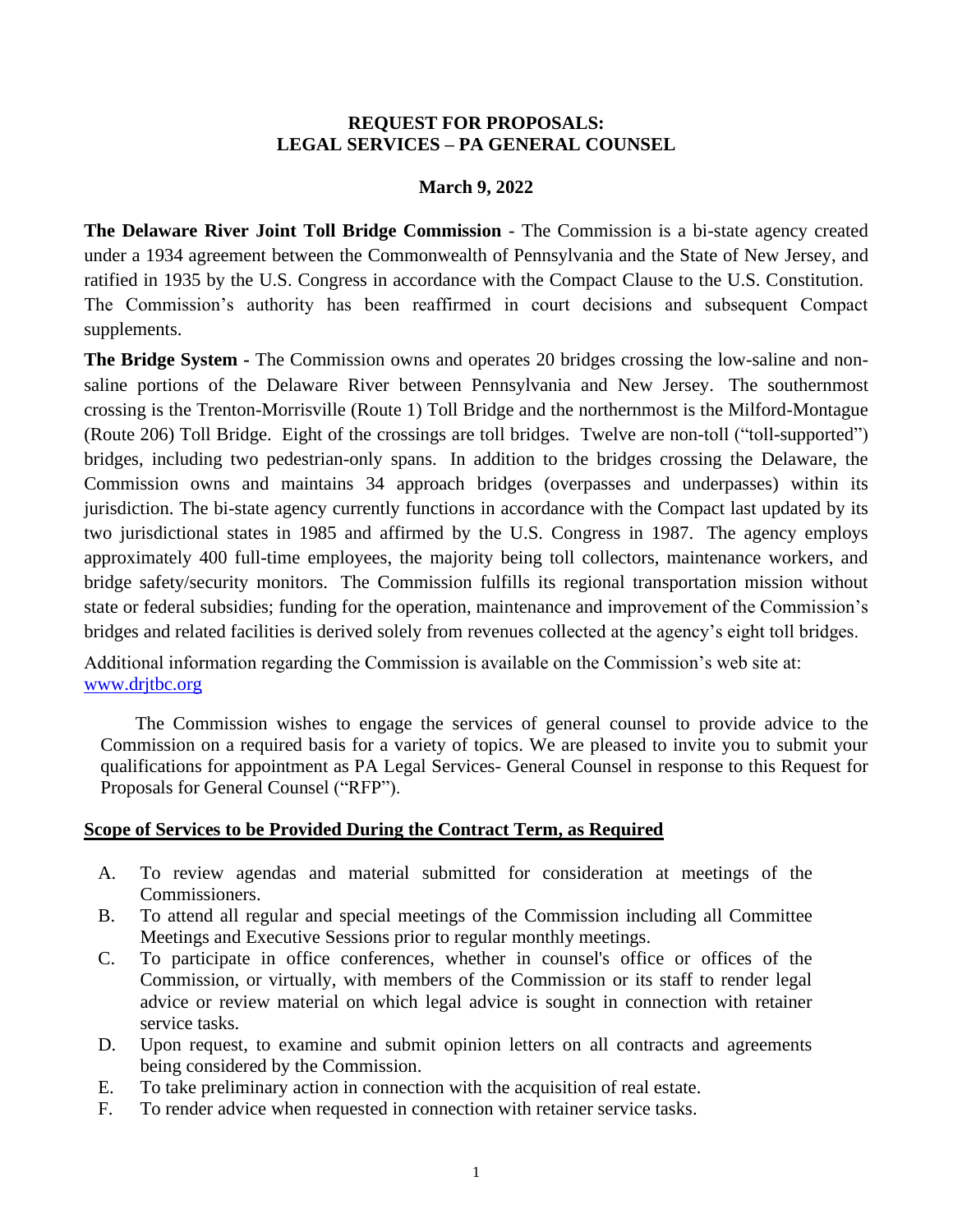- G. To forebear from undertaking the representation of any client who might be reasonably expected to have a position adverse to the Commission.
- H. To keep informed of changes in law that might affect the Commission.

## **RESPONSE TO REQUEST FOR PROPOSALS:**

In responding to this Request for Qualifications, please address the following areas:

- 1. Provide the names, contact information (addresses, telephone(s) and e-mail addresses), relevant experience and proposed roles of those individuals who will be directly responsible for serving the Commission on a day-to-day basis.
- 2. Please give a brief history of your firm, specifically discussing your firm's commitment to governmental public bodies.
- 3. Please provide contact information from (3) three current and/or past clients.
- 4. Describe your firm's knowledge and experience with Governmental bodies.
- 5. Discuss your firm's experience and presence within the Commonwealth of Pennsylvania and the State of New Jersey, including all formal and advisory relationships as well as offices and employees in either State.
- 6. The Delaware River Joint Toll Bridge Commission (DRJTBC) promotes and encourages Minority-, Women-, Small-, Disadvantaged-, Disabled-, and Veteran-owned businesses (referred to as "Identified Business Enterprises" or "IBE(s)") to participate in business opportunities with the DRJTBC. Please indicate whether your firm is qualified as an IBE in the State of New Jersey and/or Commonwealth of Pennsylvania as referenced above. Describe your firm's policy relative to the prohibition of discriminatory work practices.
- 7. Describe any potential conflicts that might arise if your firm is selected to serve as legal counsel to the Commission.
- 8. Describe any litigation, threatened or pending, against your firm which might materially affect your ability to serve the Commission.
- 9. Describe any regulatory action or notice taken by any oversight body against your firm or local office.
- 10. Please describe any unique opportunities which your firm feels are appropriate for consideration by the Commission.

## **Fee Proposal**

For and in consideration of the professional services to be performed under the terms of this proposal, the Commission shall compensate the Consultant in the amount of **\$45,000.00** per annum to be paid in Twelve (12) monthly installments of **\$3,750.00** each. The invoice transmitted by Counsel must include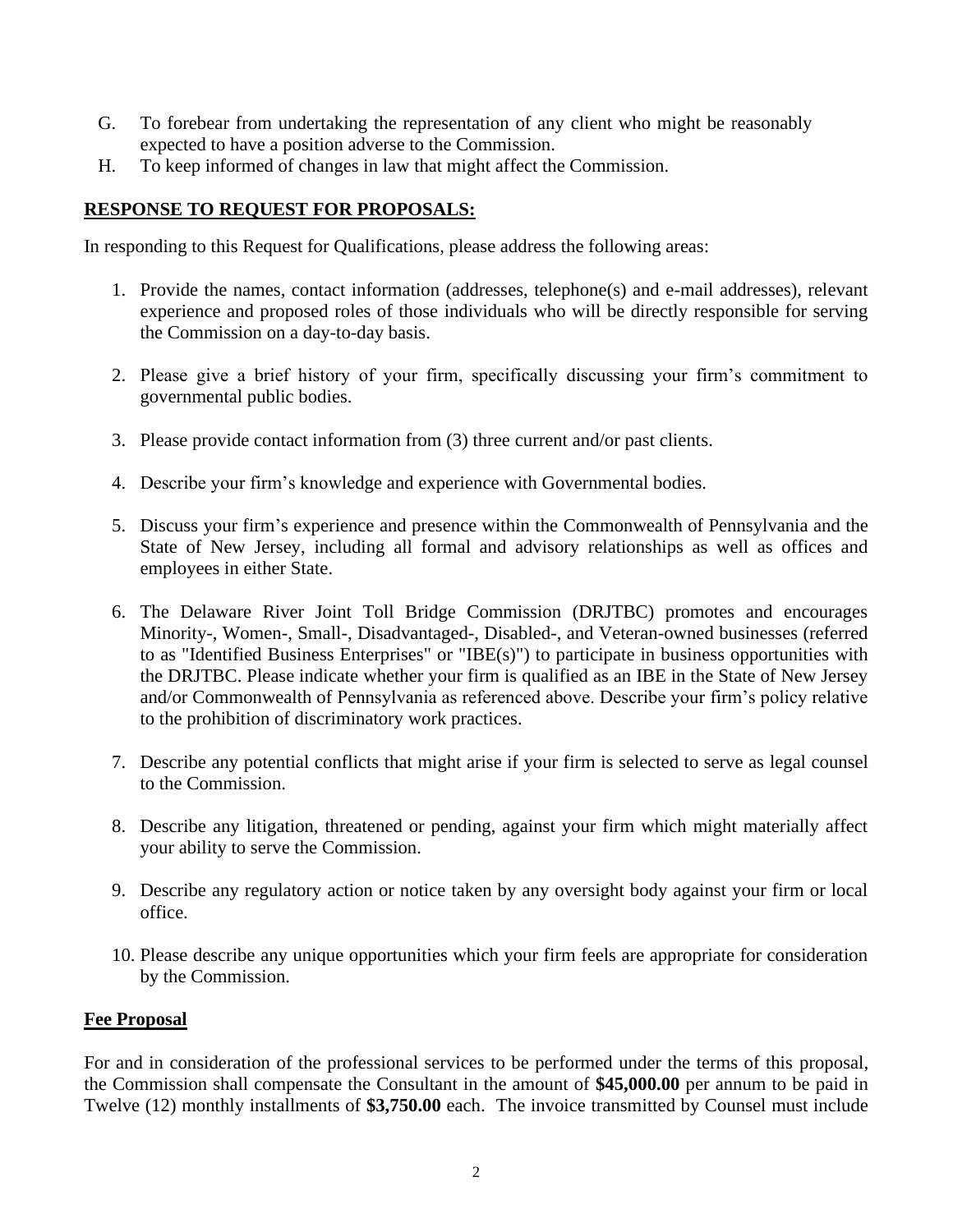a time report covering the activities of the Consultant for the month. Invoices must be received in the Commission's office no later than the 15th of the month following the invoice period.

The proposed fee will include payment for all direct and indirect professional, technical and clerical salaries, overhead and profit, and all out-of-pocket expenses including but not limited to mileage, printing, photocopying, materials, etc.

Out-of-Retainer tasks not described in the scope of work set forth in this proposal shall be compensated at an hourly rate of two hundred fifty dollars (**\$250.00**) per hour.

Out-of-Retainer tasks shall be defined as follows:

- 1. Representing and defending Commission in any suit or proceeding, as directed by the Executive Director.
- 2. Special Projects as directed by the Executive Director.

All "Out-of-Retainer tasks" must be approved by the Executive Director, via Task Number, prior to start of the additional services.

Counsel shall be compensated at an hourly rate of **\$250** per hour for Out-of-Retainer tasks. Counsel shall also be paid out of pocket expenses subject to approval by the Executive Director including travel expenses mileage, tolls, parking, meals, and hotel- where appropriate.

#### **Statement of Qualifications and Fee Proposal Submission**

An original, five (5) copies, and thumb drive containing an electronic copy of your statement of qualifications and acceptance of the aforementioned fee proposal must be received at the offices of the Commission no later than **2:00 p.m. EDT** on **April 8, 2022.**

> RFP Response: Pennsylvania Legal Services – General Counsel Delaware River Joint Toll Bridge Commission 1199 Woodside Road Yardley, PA 19067 c/o Arnold Conoline, Chief Administrative Officer

Inquiries concerning this RFP are to be directed, via email to Arnold Conoline at aconoline@drjtbc.org. To be given consideration, all inquiries must be received by **COB on April 1, 2022.** Responses to the inquiries if any will be posted on the Commission's web site as an addendum by **April 6, 2022**. All questions and responses will be posted on the Commission's web site at DRJTBC.org under the "**DOING BUSINESS"** header under the '**Current Procurements'** tab. The Commission will not be responsible for verbal responses.

Responses received after this time and date will not be considered. E-mailed and/or faxed Qualifications will not be accepted under any circumstances.

Selection will be made after consideration of all information requested and received including experience, quality of response, New Jersey and/or Pennsylvania presence. The Commission reserves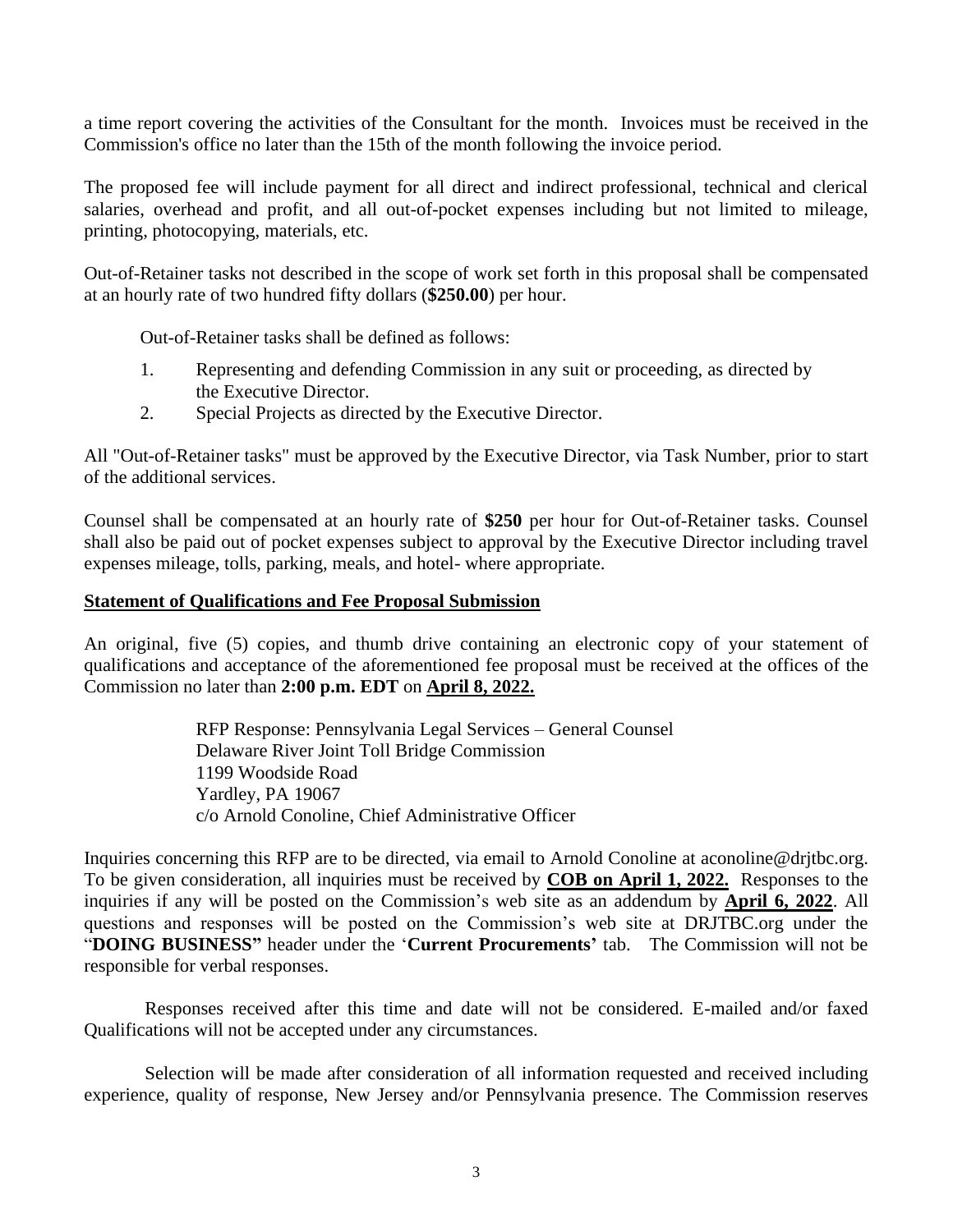the right to establish a fee schedule that is acceptable to the firm(s) selected and to negotiate fees when appropriate.

Communications with representatives of the Commission concerning this RFP, except as expressly set forth above, by you or on your behalf are not permitted during the submission process.

The Commission reserves the right to appoint a separate legal counsel on any additional issues, if any.

The Commission reserves the right to request additional information if necessary or to request an interview with firm(s) or to reject any and all proposals with or without cause and waive any irregularities or informalities in the proposals submitted. The Commission further reserves the right to make such investigations as it deems necessary as to the qualifications of any and all firms submitting proposals. The Commission also reserves the right to reject any and all submitted proposals. In the event that all proposals are rejected, the Commission reserves the right to re-solicit proposals.

The Commission will not be responsible for any expenses in the preparation and/or presentation of the proposals and oral interviews, if any, or for the disclosure of any information or material received in connection with the solicitation, whether by negligence or otherwise.

All information submitted in response to this RFP will become the property of the Commission and may be open to inspection by members of the public.

In the event the Commission determines that additional clarification or information to this RFP is necessary; the Commission reserves the right to issue an addendum to this RFP.

## **Oral Presentations**

After review of the responses, the Commission may, at its discretion, request any one or all firms to make an oral presentation to the Commission or its designee. Such presentations will provide firms with an opportunity to answer any questions the Commission may have on a firm's Statement of Qualifications. If such a presentation is necessary, Respondents will be notified. Failure to be prepared to make an oral presentation may prevent the firms from receiving further consideration.

## **NON-DISCRIMINATION AND DIVERSITY POLICY**

The Commission prohibits discrimination in employment on the basis of race, color, religious creed, national origin, ancestry, gender, sexual orientation, age, Vietnam era veteran status, or disability. The Commission is strongly committed to developing and maintaining a diverse workforce, and highly values the perspectives and varied experiences that are found only in a diverse workforce. The Commission believes that promoting diversity is important to the success of its overall mission. Accordingly, the Commission requires its consultants/contractors to comply with all applicable nondiscrimination laws and encourages them to promote diversity within their workplace. To assist the Commission in its selection process, Respondents may provide evidence of their policies and practices relating to diversity.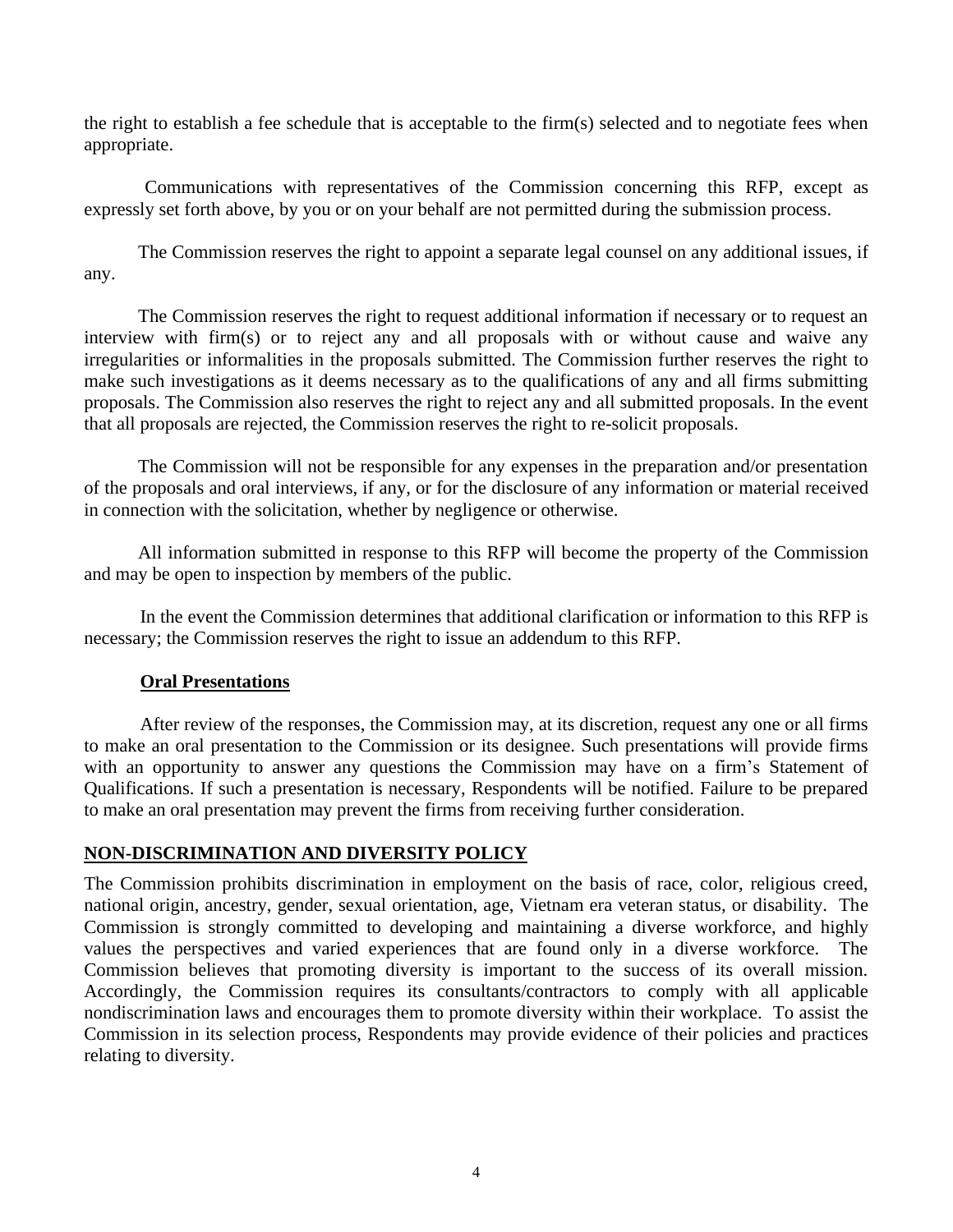## **CONSULTANT/RETAINER DELAWARE RIVER JOINT TOLL BRIDGE COMMISSION INSURANCE REQUIREMENTS**

**NOTE TO CONSULTANT: CONSULTANTS ARE REQUIRED TO SUBMIT A SIGNED AND NOTARIZED LETTER FROM THEIR INSURANCE BROKER/AGENT STATING COMPLIANCE WITH THESE INSURANCE REQUIREMENTS AS NOTED UNDER THE "CERTIFICATE OF INSURANCE" HEADING OF THESE INSURANCE REQUIREMENTS.**

## **Insurance:**

Prior to commencement of any work under the Contract and until final payment is made for the work under the Contract (unless otherwise stated herein), Consultant shall, at its sole expense, maintain the following insurance on its own behalf, with an insurance company or companies having an A.M. Best Rating of "A-: Class VII or better, and furnish to the Commission Certificates of Insurance evidencing same.

Notwithstanding anything herein to the contrary, if any part of the work under this Contract is to be performed by a sub-consultant and/or agent of the Consultant, such Consultant shall be responsible for each sub-consultant and/or agent maintaining insurance or, in the alternative, maintaining insurance on behalf of each sub-consultant and/or agent, as specified in, and in accordance with, the paragraphs below. The Contract that the Commission is entering into is solely with Consultant, and Consultant shall be solely responsible for all acts or failures to act of each of its sub-consultants and/or agents as if the actions or failures to act are the actions or failures to act of the Consultant. Consultant expressly acknowledges and agrees that the Commission's willingness to enter into the Contract is premised on Consultant taking responsibility for, and indemnifying, defending and holding harmless the Commission from and against, the acts and failures to act of each of their respective sub-consultants and/or agents. Nothing herein shall otherwise limit or alter Consultant's obligation (if any) to seek prior approval of sub-consultants and/or agents from the Commission, as such requirement may be set forth in the Contract.

- 1. Workers' Compensation and Employers Liability: in the state in which the work is to be performed and elsewhere as may be required and shall include:
	- a) Workers' Compensation Coverage: In such amounts necessary to satisfy applicable statutory requirements
	- b) Employers Liability Limits not less than: Bodily Injury by Accident: \$100,000 each accident Bodily Injury by Disease: \$100,000 each employee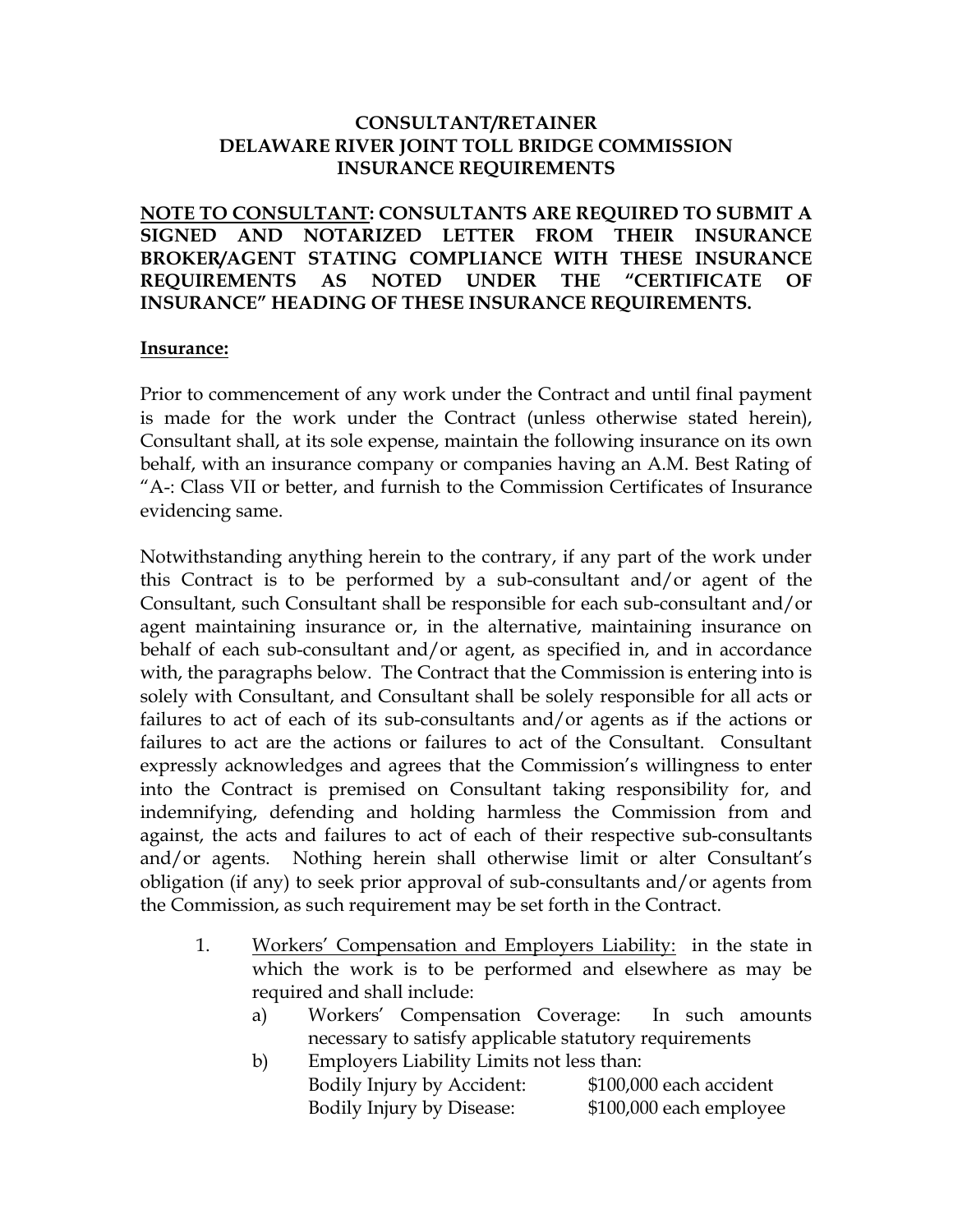Bodily Injury by Disease: \$500,000 policy limit

- c) Waiver of Right to Recover from Others Endorsement (WC 00 0313) where permitted by state law *(PA only).*
- d) U.S. Longshoremen's and Harbor Workers' and Maritime Coverages, where applicable.
- 2. Commercial General Liability: (including Premises Operations, Independent Contractors, Products/Completed Operations, Broad Form Property Damage, Contractual Liability (including Liability for Employee Injury assumed under a Contract), Personal Injury, and Explosion, Collapse and Underground Coverages).
	- a) Occurrence Form with the following limits:
		- (1) General Aggregate \$2,000,000
			- (2) Products/Completed Operations Aggregate: \$2,000,000
			- (3) Each Occurrence: \$1,000,000
			- (4) Personal and Advertising Injury: \$1,000,000
	- b) No Professional Exclusion (if exclusion exists, must comply with Professional Liability Coverage Requirement, as set forth in paragraph 6 below).
	- c) No Insured vs. Insured or "Cross Suits" Exclusion on the policy.
- 3. Automobile Liability including Physical Damage:

Coverage to include:

- a) Per Accident Combined Single Limit \$1,000,000
- b) All Owned, Hired and Non-Owned Vehicles
	- c) Contractual Liability Coverage (including Liability for Employee Injury assumed under a Contract),
	- d) Physical Damage Coverage must be included or self-insured as the Commission is not responsible for any property damage to the Consultant's vehicles.
- 4. Commercial Excess/Umbrella Liability:
	- a) Occurrence Limit: \$2,000,000
	- b) Aggregate Limit (where applicable): \$2,000,000
	- c) Policy to apply excess of the Commercial General Liability,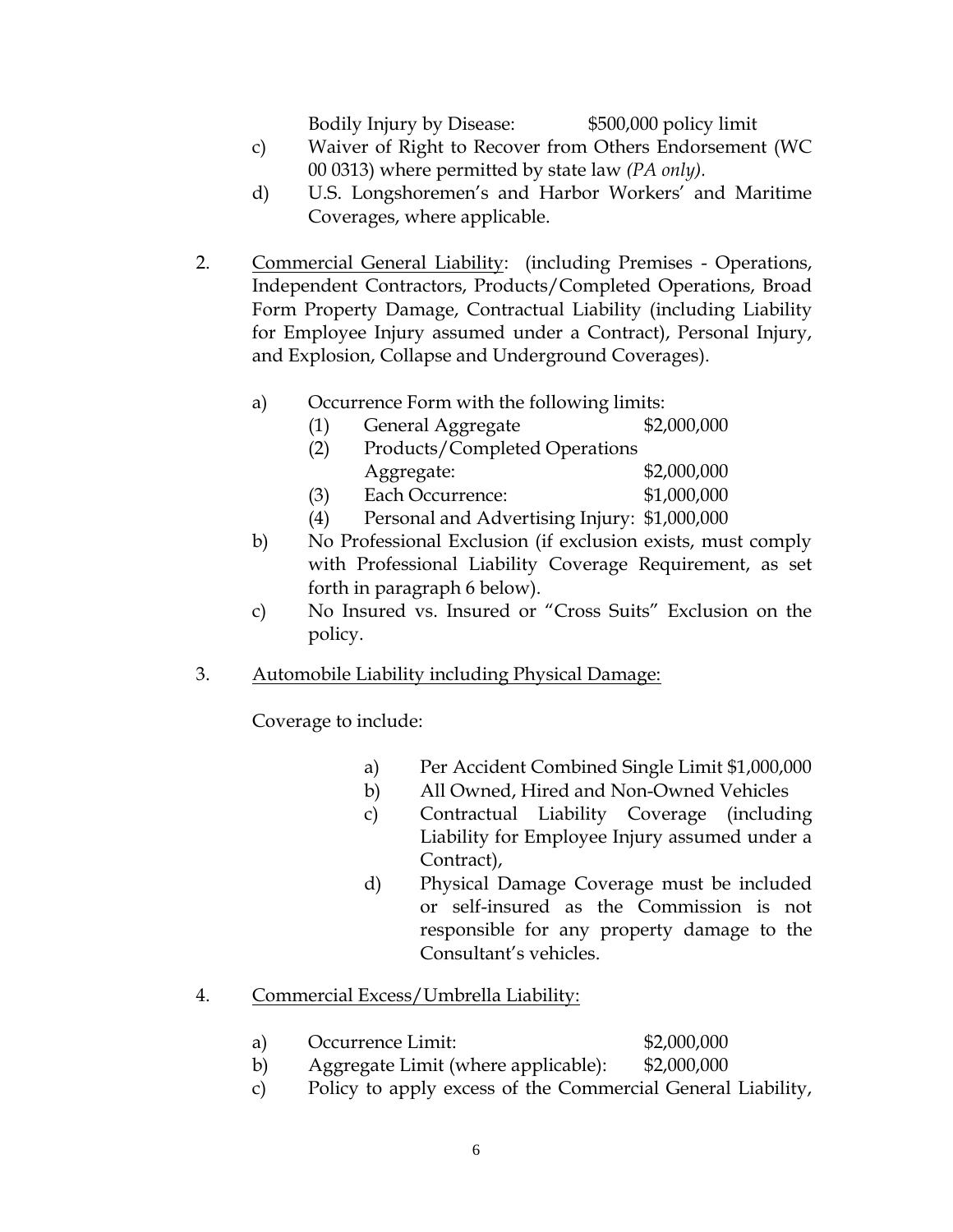Commercial Automobile Liability and Employers Liability Coverages.

- d) No Insured vs. Insured or "Cross Suits" Exclusion on the policy.
- 5. Property of Consultant:

All property, including, but not limited to, tools and equipment that the Consultant has at the job site or is owned by the Consultant is the responsibility of the Consultant. The Commission assumes no responsibility for the protection, maintenance, or repair of any property that the Consultant has at the job site or that is owned by the Consultant including, but not limited to, tools or equipment.

6. Professional Liability Coverage:

The following minimum limit of insurance shall be required:

# \$5,000,000 Per Occurrence/Per Claim

# Deductibles and Self Insured Retentions:

All deductibles and self-insured retentions are the sole responsibility of the Consultant. All deductibles and self-insured retentions must be shown on the Certificate of Insurance. In addition, all self-insured retentions shall not exceed \$50,000 without the prior written approval of the Commission; provided, however, a Consultant's self-insured retention amount on its Professional Liability Insurance policy may exceed \$50,000 to the extent that a higher selfinsured retention amount is expressly set forth in paragraph 6 of these insurance requirements.

# Financial Rating of Insurance Companies:

The Financial Rating of all Insurance Companies must meet the minimum A.M. Best Ratings of A-(Excellent); VII or better.

The Consultant must notify the Commission of any change in the financial rating of its insurance carriers.

# Primary Additional Insureds:

The Certificate of Insurance is to name the Commission, the Commonwealth of Pennsylvania and the State of New Jersey as ADDITIONAL INSUREDS on the General Liability, Automobile Liability and Excess/Umbrella Liability coverages.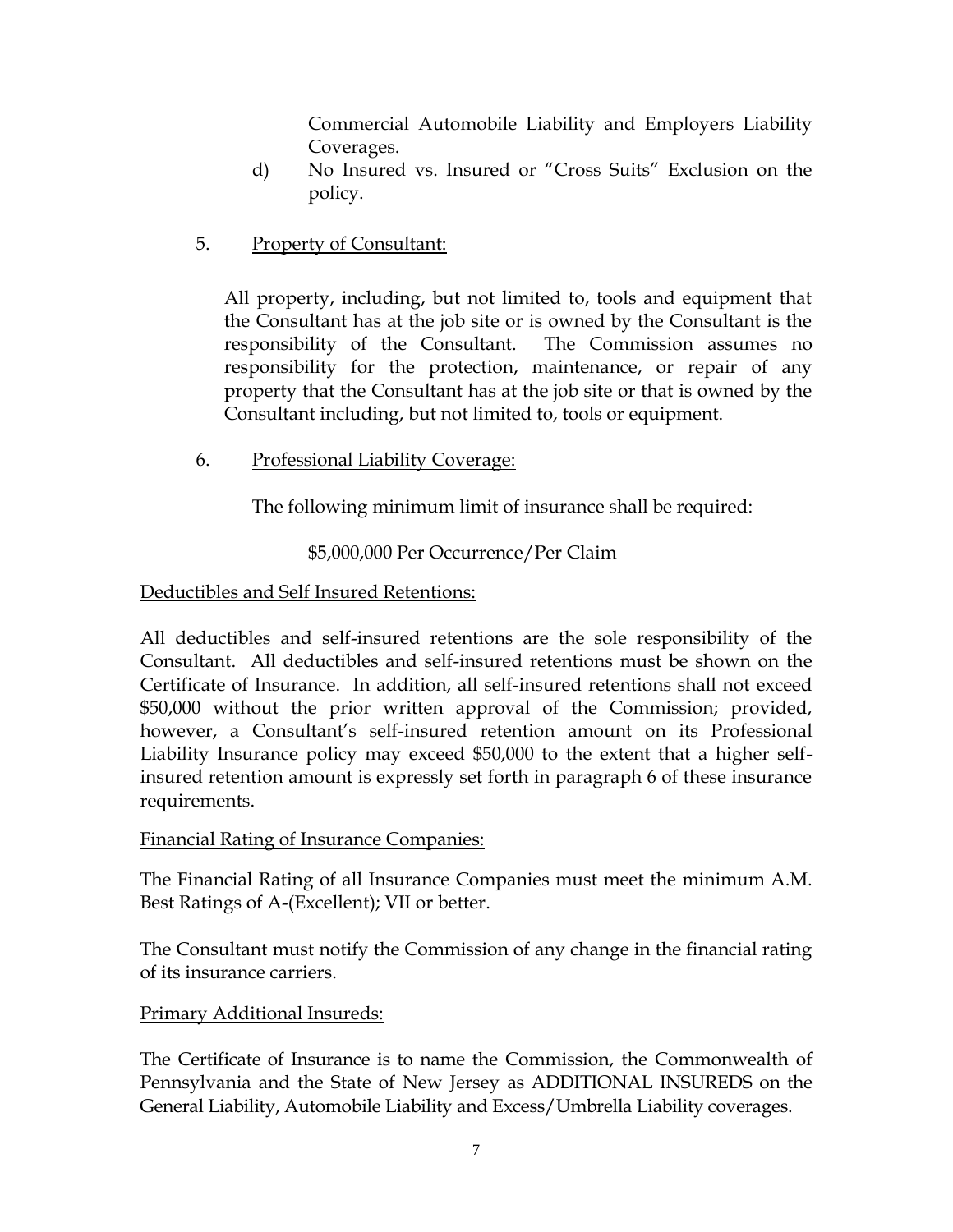The Certificate of Insurance must confirm that, at a minimum, the Consultant's General Liability policy is endorsed with either ISO Form #CG 2026 11 85, or both ISO Form #CG 20 10 10 01 **and** ISO Form #CG 20 37 10 01, or equivalent manuscript endorsement. The Consultant **must** attach a copy of its additional insured endorsement(s) to its Certificate of Insurance.

The Certificate is also to indicate that the Consultant's policies are **primary** and non-contributory. The coverage offered to the Additional Insureds on the Consultant's liability policies (including, without limitation, General Liability, Auto Liability and Excess/Umbrella Liability and except Professional Liability) shall be **primary** and non-contributory coverage to any other coverage maintained by the Additional Insureds and shall not permit or require such other coverage to contribute to the payment of any loss.

The Consultant shall continue to maintain the Commission, the Commonwealth of Pennsylvania and the State of New Jersey as Additional Insureds for at least three (3) years following the final payment under the Contract.

# 30 Days' Notice of Cancellation, Non-Renewal and Material Change:

Consultant shall provide the Commission at least thirty (30) days' prior written notice in the event of cancellation, non-renewal, modification, or material change to the policies by Certified Mail - Return Receipt Requested.

## Waiver of Rights of Recovery and Waiver of Rights of Subrogation:

The Certificate of Insurance must evidence a Waiver of Recovery and Waiver of Subrogation in favor of the Commission and all Additional Insureds where applicable on all policies including Workers' Compensation and Employers Liability:

- a. The Consultant waives all rights of recovery against the Commission and all the additional insureds for loss or damage covered by any of the insurance maintained by the Consultant pursuant to this Contract.
- b. The Consultant hereby waives, and shall cause its insurance carriers to waive, all rights of subrogation against the Commission and all the additional insureds for loss or damage covered by any of the insurance maintained by the Consultant pursuant to this Contract.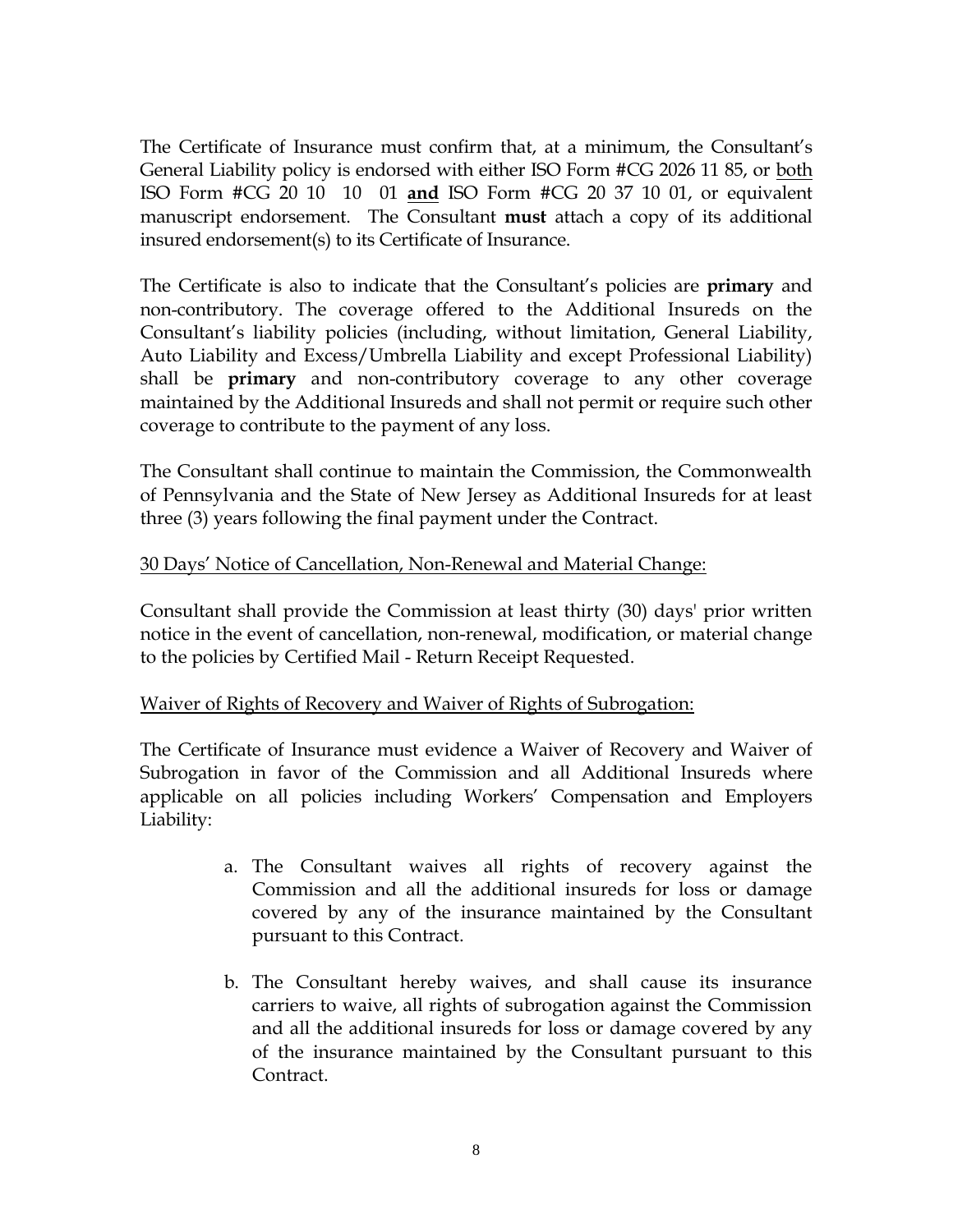c. If any of the policies of insurance required under this Contract require an endorsement to provide for the waiver of subrogation set forth in b, above, then the named insureds of such policies will cause them to be so endorsed.

# Claims Made Policy Forms:

Should any of the required liability coverages be on a "Claims Made" Basis, coverage must be available for the duration of the Contract and for a minimum of three (3) years following the final payment under the Contract. In the event that such policies are cancelled or not renewed at any time, the Consultant shall provide a substitute insurance policy with an inception date the same as the prior policy's cancellation date and the substitute insurance policy shall carry forward the same retroactive date as the cancelled policy to fill any gaps in coverage which may exist due to the cancellation or non-renewal of the prior "claims-made" policies. With respect to all "claims made" policies which are renewed, the Consultant shall provide coverage retroactive to the date of commencement of work under this Contract.

# Review of Insurance Requirements by the Consultant's Insurance Representative:

The Consultant WARRANTS that this Contract has been thoroughly reviewed by the Consultant's insurance agent(s)/broker(s), who have been instructed by the Consultant to procure the insurance coverage required by this Contract.

The amount of insurance provided in the aforementioned insurance coverages, shall not be construed to be a limitation of the liability on the part of the Consultant or any of their sub-consultants.

Any type of insurance or any increase in limits of liability not described above which the Consultant requires for its own protection or on account of statute shall be its own responsibility and at its own expense.

The carrying of insurance described herein shall in no way be interpreted as relieving the Consultant of any responsibility or liability under the Contract.

## Certificate of Insurance:

Consultant's insurance broker/agent shall provide a signed and notarized letter on their letterhead stating that the insurance broker/agent and Consultant will meet all the insurance coverages outlined in these insurance requirements, which are incorporated by reference into the Contract.